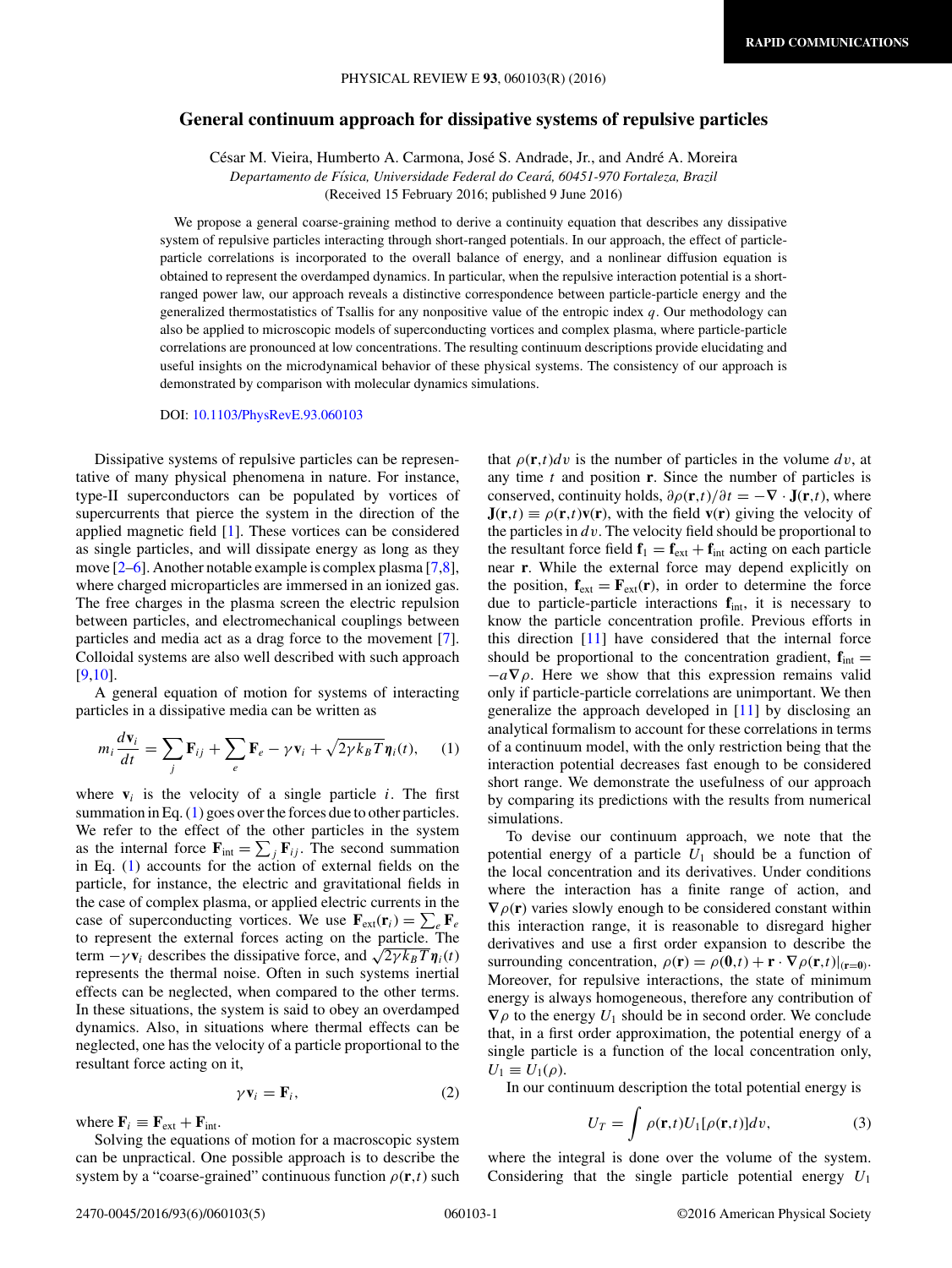## <span id="page-1-0"></span>VIEIRA, CARMONA, ANDRADE, JR., AND MOREIRA PHYSICAL REVIEW E **93**, 060103(R) (2016)

depends implicitly on time through  $\rho(\mathbf{r},t)$ , the time variation of the total potential energy is

$$
\frac{dU_T}{dt} = \int \frac{\partial \rho}{\partial t} \left( U_1 + \rho \frac{dU_1}{d\rho} \right) dv.
$$
 (4)

Let us define  $W(r)$  as the term between parenthesis in Eq. (4). The continuity equation together with the identity  $W\nabla \cdot \mathbf{J} = \nabla \cdot (\mathbf{J}W) - \mathbf{J} \cdot \nabla W$  split Eq. (4) into two integrals. From the Gauss theorem, as long as there is no current **J** entering the border of the system, the integral of  $\nabla \cdot (\mathbf{J}W)$ vanishes, resulting in

$$
\frac{dU_T}{dt} = \int \mathbf{J} \cdot \nabla \left( U_1 + \rho \frac{dU_1}{d\rho} \right) dv.
$$
 (5)

On the other hand, the variation of the potential energy is given by the dissipated power,  $dU_T/dt = -\sum_i \mathbf{F}_i \cdot \mathbf{v}_i$ , which in the continuum description can be expressed as

$$
\frac{dU_T}{dt} = -\int \mathbf{J} \cdot \mathbf{f}_1 dv,\tag{6}
$$

where we use  $J = \rho v$ . Comparing Eqs. (5) and (6) we find

$$
\mathbf{f}_1 = -\nabla \bigg( U_1 + \rho \frac{dU_1}{d\rho} \bigg). \tag{7}
$$

Considering  $U_1 = U_{ext}(\mathbf{r}) + U_{int}(\rho)$ , we obtain  $\mathbf{f}_1 = \mathbf{f}_{ext} + \mathbf{f}_{int}$ , with  $\mathbf{f}_{ext} = -\nabla U_{ext}$ , and

$$
\mathbf{f}_{\text{int}} = -\nabla U_{\text{int}} = -a(\rho)\nabla \rho,\tag{8}
$$

with

$$
a(\rho) = 2\frac{dU_{\text{int}}}{d\rho} + \rho \frac{d^2 U_{\text{int}}}{d\rho^2}.
$$
 (9)

Therefore, the function  $a(\rho)$ , and consequently the force  $f_{int}$ , are determined from the dependence of the particle-particle potential energy  $U_{\text{int}}$  on the concentration  $\rho$ . Including this in the continuity equation, we obtain

$$
\gamma \frac{\partial \rho}{\partial t} = -\nabla \cdot \{ \rho [\mathbf{f}_{\text{ext}} - a(\rho) \nabla \rho] \},\tag{10}
$$

where the nonlinear term  $a(\rho)\rho \nabla \rho = -\rho \mathbf{f}_{\text{int}}$  accounts for the contribution of the interparticle forces to the local current.

The particle-particle interaction energy will depend on the concentration around a given particle as

$$
U_{\text{int}} = \frac{1}{2} \int \rho'(\mathbf{r}, t) V(r) dv, \qquad (11)
$$

where  $\rho'(\mathbf{r},t)$  is the expected particle concentration at a point displaced by **r** from a central particle, and  $V(r)$  is a repulsive radial interaction potential. A simple approximation to the potential energy  $U_{\text{int}}$  is obtained by disregarding particleparticle correlations and assuming that the concentration

 $\rho' \equiv \rho$  is a constant within the range of the potential, leading to

$$
U_{\text{int}} = \frac{\rho \Omega_D}{2} \int_0^\infty V(r) r^{D-1} dr,\tag{12}
$$

where *D* is the dimensionality of the system. In two dimensions  $\Omega_2 = 2\pi$  is the angle of a circumference, while in three dimensions  $\Omega_3 = 4\pi$  is the solid angle of a sphere. Substituting Eq.  $(12)$  for  $U_{\text{int}}$  in Eq.  $(9)$ , we conclude that *a* is a constant, and the internal force is proportional to the local gradient as

$$
\mathbf{f}_{\text{int}} = -\nabla \rho \Omega_D \int_0^\infty V(r) r^{D-1} dr. \tag{13}
$$

For the two-dimensional case, Eq.  $(13)$  is consistent with the form proposed in  $[11,12]$ . As already mentioned, this approach disregards particle-particle correlations that could be relevant, and therefore it is a good approximation only under certain conditions.

As a matter of fact, dissipative systems of repulsive particles tend to form structural lattices with at least local order. The effect of the local correlations is esspecially important for interactions in the fashion of a power law,  $V_{\lambda}(r) = \varepsilon (r/\sigma)^{-\lambda}$ . If the exponent  $\lambda$  is large enough,  $\lambda > D$ , the force is short ranged [i.e., the integral in Eq. (13) does not diverge for large distances,  $r \to \infty$ , however, it diverges at  $r \to 0$ . It is not likely, however, that two repulsive particles in a dissipative medium will ever collide, therefore this divergence is not physical. A possible way to deal with correlations would be to consider an exclusion region of finite radius *ro* around each particle, which becomes smaller as the concentration grows,  $r_o = \alpha \rho^{-1/D}$ . In this way, the integral (13) can be written as

$$
\mathbf{f}_{\rm int} = -\nabla \rho \Omega_D \int_{\alpha \rho^{-1/D}}^{\infty} V(r) r^{D-1} dr, \qquad (14)
$$

where the force  $f_{int}$  is still proportional to the gradient, but now with  $a \equiv a(\rho)$ , since the exclusion radius  $r_\rho$  depends on  $\rho$ . For the case of a power-law potential,  $a(\rho)$  becomes finite and is given by

$$
a_{\lambda}(\rho) = \Omega_D \frac{\varepsilon \sigma^{\lambda} \alpha^{D-\lambda}}{\lambda - D} \rho^{(\lambda/D)-1}, \qquad (15)
$$

with the condition  $\lambda > D$ . Although this is just a qualitative correction, it clearly shows that particle-particle correlations affect the resultant force. Moreover, it also indicates that these effects may be accounted for in a continuum model through replacement of the constant *a* by the function  $a(\rho)$ . In what follows we propose a general way to obtain an estimate of the function  $a(\rho)$ .

Due to the dissipative medium, the particles will form configurations of low potential energy. The least-energy state, or ground state, depends on the form of the interaction, and on the particle concentration. However, for repulsive interactions, this ground state should be homogeneous,  $\nabla \rho = 0$ . Also, often the ground state is a regular lattice. We propose that the structure formed by the particles in the ground state could be used to calculate the single particle energy,

$$
U_{\rm int}(\rho) = \frac{1}{2} \sum_{v} V(r_v),
$$
 (16)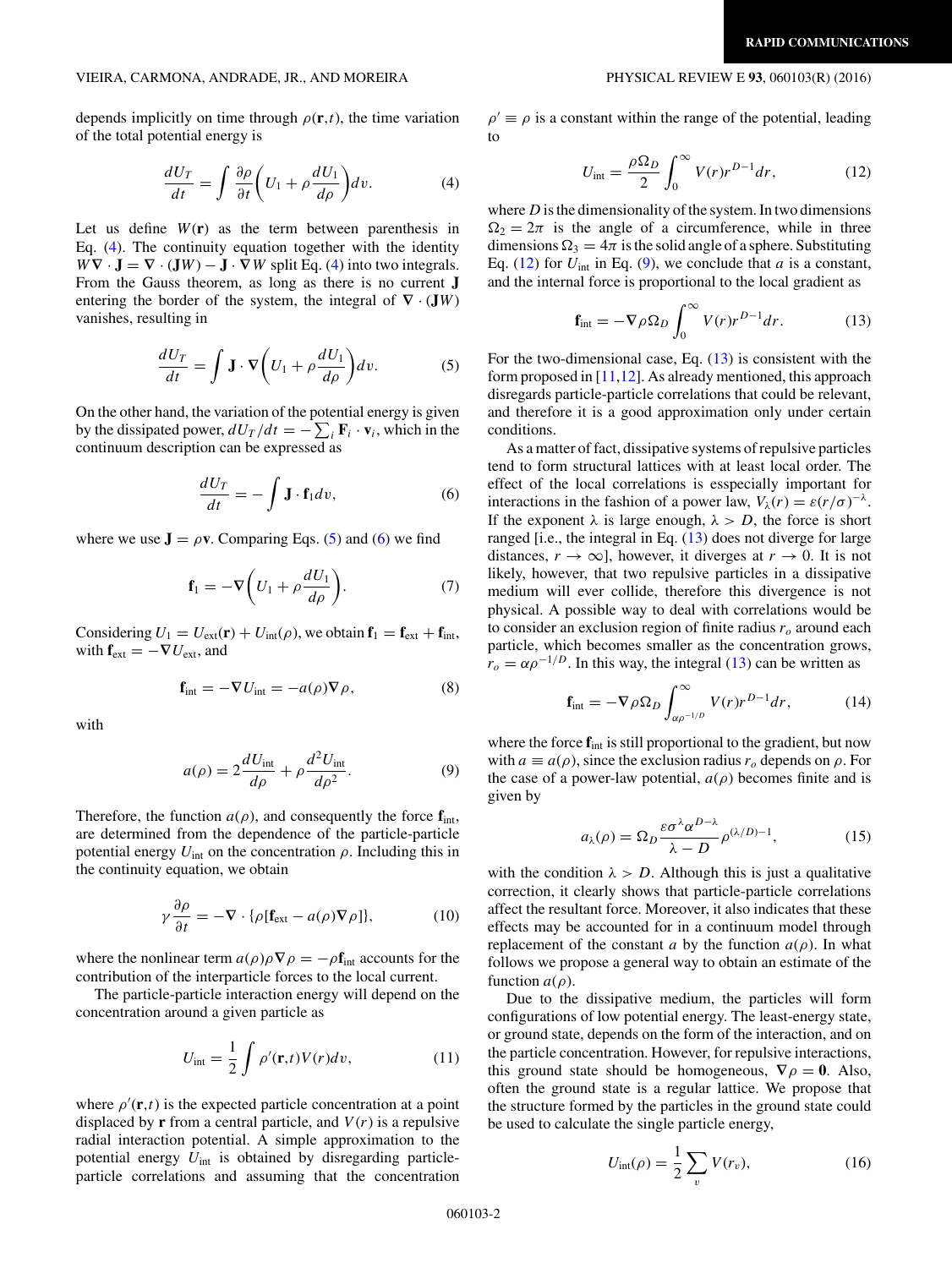<span id="page-2-0"></span>where  $V(r)$  is the pair interaction potential, and the sum is over the vertices  $v$  of the homogeneous lattice. Considering the case of a binding potential, where  $V(r)$  changes from repulsive to attractive with the distance *r*, we would have a nonmonotonic  $U_{\text{int}}$  with a minimum at some value  $\rho \neq 0$ . This leads to a negative  $a(\rho)$  with particles moving from lower to higher concentrations, aggregating in clusters. In this case, our assumption of a slowing varying concentration should not be applicable.

The dependence on  $\rho$  is implicit in the positions  $r_v$ . To compute the variation  $dU_{\text{int}}/d\rho$  it is useful to consider that the lattice parameter of the homogeneous lattice should depend on the concentration  $\ell \sim \rho^{-1/D} \Rightarrow (d\ell/d\rho) = -\ell/D\rho$ . Note also that the positions of the vertices are proportional to  $\ell$ , that is,  $dr_v/d\ell = r_v/\ell$ . We can use this to differentiate any function in the form  $G(\rho) = \sum_{v} g(r_v)$ , leading to  $dG/d\rho =$  $-(1/D\rho)\sum_{v} r_{v}[dg(r_{v})/dr_{v}]$ . From the derivatives of  $U_{int}$  in Eq.  $(9)$ , we obtain

$$
a(\rho) = \frac{1}{2D^2 \rho} \sum_{v} r_v [(D-1) f(r_v) - r_v f'(r_v)]. \tag{17}
$$

From Eq. (17), the internal force over a particle is obtained from the surrounding concentration of particles *ρ* and local gradient concentration  $\nabla \rho$ . The sum in Eq. (17) goes over all the vertices of a homogeneous lattice of concentration  $\rho$ , and includes terms on the magnitude of interaction force  $f = -dV/dr$  as well as its derivative  $f' = df/dr$ . For most interaction potentials, this sum cannot be analytically determined. However, knowing the homogeneous lattice and interaction, it is a simple task to use Eq. (17) to obtain  $a(\rho)$ numerically for any concentration.

In the case of a two-dimensional system of particles interacting through a power law,  $V_\lambda(r) = \varepsilon \sigma^\lambda r^{-\lambda}$ , for all concentrations the homogeneous system rests in a triangular lattice with lattice parameter  $\ell = 2^{1/2}/(3^{1/4}\rho^{1/2})$ , leading to

$$
a_{\lambda}(\rho) = \rho^{(\lambda/2)-1} \left[ \frac{3^{\lambda/4} (2+\lambda) \lambda \varepsilon \sigma^{\lambda}}{2^{(\lambda/2)+3}} \sum_{v} \left( \frac{\ell}{r_v} \right)^{\lambda} \right].
$$
 (18)

Note that the positions of the vertices  $r<sub>v</sub>$  are proportional to  $\ell$ , therefore the terms in the sum of Eq.  $(18)$  are independent on  $\rho$ , which is consistent with our qualitative prediction, Eq. [\(15\)](#page-1-0).

We now test our approach by comparing its predictions with numerical simulations. In our first test we let *N* particles interact in a two-dimensional system, confined in the *x* direction by an external potential  $U_{ext}(x)$ , and with periodic boundary conditions in the *y* direction. We stop our simulation when the system reaches mechanical equilibrium, that is,

$$
F_{\text{int}} + F_{\text{ext}} = -a(\rho)\frac{d\rho}{dx} - \frac{dU_{\text{ext}}(x)}{dx} = 0. \tag{19}
$$

One can then determine  $\rho(x)$  by solving Eq. (19) with the condition  $L_y \int \rho \, dx = N$ , where  $L_y$  is the transverse dimension of the simulation cell. For the case of a power-law interaction,  $V_\lambda(r) = \varepsilon \sigma^\lambda r^{-\lambda}$ ,  $a_\lambda(\rho)$  can be obtained from Eq.  $(18)$ , and the solution of Eq.  $(19)$  is

$$
\rho(x) = \left[\rho_o^{\lambda/2} - \frac{\lambda}{2C_{\lambda}} U_{\text{ext}}(x)\right]^{2/\lambda},\tag{20}
$$



FIG. 1. Density profiles at the stationary state obtained from simulations (symbols). We consider two-dimensional systems of  $N = 900$  particles interacting through a power-law repulsive potential  $V_\lambda(r) = \varepsilon \sigma^\lambda r^{-\lambda}$ . In the *x* direction, the particles are confined by a quadratic potential  $U_{ext}(x) = kx^2/2$ , with  $k = 10^{-5} \varepsilon \sigma^{-2}$ . In the *y* direction the simulation cell has a dimension  $L_y = 60\sigma$ , with periodic boundary conditions. We present results for simulations of this system considering three different values of *λ*. The dashed lines represent the results of the continuum model via Eq. (20).

where we define the parameter independent on  $\rho$ ,  $C_{\lambda}$  =  $a_{\lambda}(\rho)\rho^{1-\lambda/2}$ . Figure 1 shows that Eq. (20) follows closely the results from numerical simulations for different values of *λ*. In our results, positions are expressed in units of  $\sigma$  and the concentration  $\rho$  is expressed in units of  $\sigma^{-D}$ .

For systems of particles interacting through power-law potentials, the density of energy is a power of the concentration,  $\rho U_{\text{int}}(\rho) \sim \rho^{1+\lambda/D}$ . In this case, considering  $q = 1 - \lambda/D$ , the internal energy density, minimized by the overdamped dynamics has a correspondence with the density of entropy in the framework of the generalized Tsallis thermostatistics,  $s_q(\rho) = (\rho^{2-q} - \rho)/(q - 1)$  [\[13\]](#page-4-0), that should therefore be maximized. In fact, taking the same steps followed in [\[14\]](#page-4-0), and first introduced in [\[15\]](#page-4-0), it is possible to show that, as long as  $a(\rho) \sim \rho^{(\lambda/D)-1}$ , as in Eq. (18), Eq. [\(10\)](#page-1-0) will drive the system towards an equilibrium state described by Tsallis distribution  $P_q(\mathbf{r}) \sim [1 - (1 - q)\beta U_{\text{ext}}(\mathbf{r})]^{1/(1-q)}$  $[16–18]$ , thus generalizing the previous result of  $[14,19]$  for any  $q \leqslant 0$ .

Next, we show applications of our approach to models of two physical systems, namely, superconducting vortices and complex plasma. In type-II superconductors the magnetic flux is confined to small regions of the superconductor, each region being a vortex of super-currents carrying one quanta of magnetic flux. Since the vortices cross the sample system in the direction of the applied magnetic field, this corresponds to a quasi-two-dimensional system. Interacting through the so-called London potential [\[1,5\]](#page-4-0),  $V_S(r) = \varepsilon K_0(\frac{r}{\sigma})$ , vortices dissipate energy when moving. The least-energy state of this system is a triangular lattice, also called the Abrikosov lattice [\[20\]](#page-4-0). Figure [2](#page-3-0) shows the function  $a(\rho)$ , computed through Eq. (17), for this system. For larger concentrations ( $\rho > \sigma^{-2}$ ) one sees that the function saturates at the value predicted by Eq. [\(13\)](#page-1-0), namely,  $a = 2\pi \varepsilon \sigma^2$ . However, for smaller concentrations the particle-particle correlations become relevant and  $a(\rho)$  goes to zero as  $\rho$  decreases. We test this result by simulating systems confined in one direction by a potential  $U(x) = kx^2/2$ , and with periodic boundary condition in the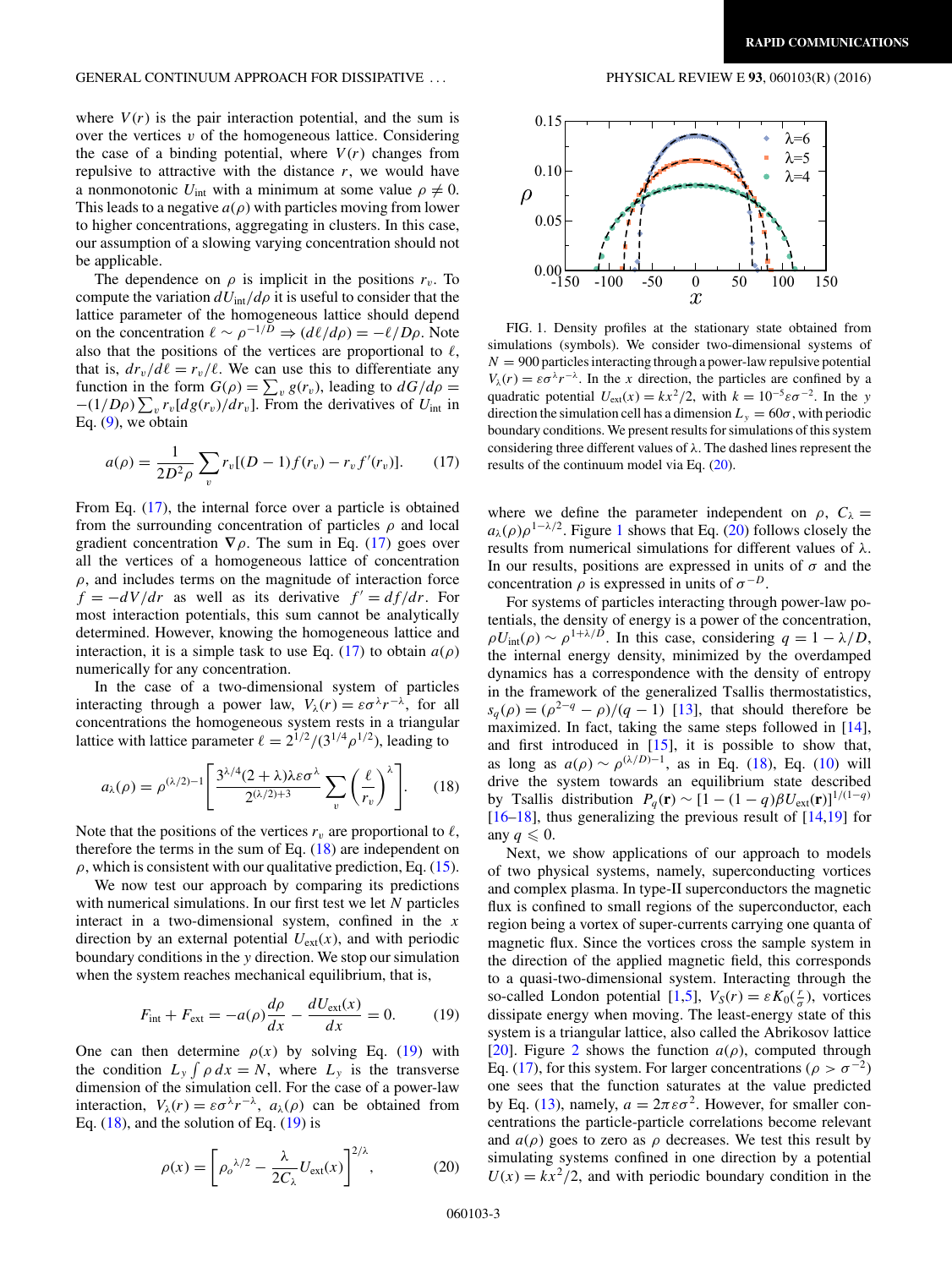<span id="page-3-0"></span>

FIG. 2. The function  $a(\rho) = |\mathbf{f}_{int}|/|\nabla \rho|$  as determined through Eq. [\(17\)](#page-2-0). Two systems are investigated, namely, complex plasma particles interacting through the Yukawa potential,  $V_Y =$  $\varepsilon \sigma \exp(-r/\sigma)/r$ , and forming hexagonal close-packed (hcp) lattices in three dimensions; superconducting vortices interacting through the London potential,  $V_s = \varepsilon K_0(r/\sigma)$ , and forming triangular (Abrikosov) lattices. As indicated by the dashed lines, for high enough concentrations,  $\rho > \sigma^{-D}$ , the curves converge to the value given by Eq. [\(13\)](#page-1-0),  $a = 4\pi \varepsilon \sigma^3$  and  $a = 2\pi \varepsilon \sigma^2$ , for the three- and two-dimensional systems, respectively.

other direction. Figure 3 displays the solutions of Eq. [\(19\)](#page-2-0) with the function  $a(\rho)$  computed for this particular system, and shows that they closely follow the results from numerical simulations.

The other physical system we investigate is a complex plasma, namely, a colloidal mixture of microscopic charged particles suspended in an ionized gas. The free charges in the gas screen the Coulomb interaction, and the Yukawa potential,  $V_Y = \varepsilon \sigma \exp(-r/\sigma)/r$ , is a good model for the repulsion between these colloidal particles [\[21\]](#page-4-0). Considering that the ground state of this system is an hcp lattice  $[22,23]$ , we can compute the function  $a(\rho)$  as also shown in Fig. 2. Similarly to the case of type-II superconducting vortices, for  $\rho > \sigma^{-3}$ , the function converges to  $a = 4\pi \varepsilon \sigma^3$ , in agreement with Eq. [\(13\)](#page-1-0), while going to zero as the concentration *ρ* decreases. To test this result, we simulate a three-dimensional system of such particles under the action of an external potential  $U_{ext}(\mathbf{r}) = kr^2/2$  confining the particles in all three dimensions. As before, Eq. [\(19\)](#page-2-0) is numerically solved, but the normalization must be imposed by  $4\pi \int \rho(r)r^2 dr = N$ .



FIG. 3. Density profile at the stationary state obtained from simulations (symbols) for the London potential ( $N = 800$ ,  $L<sub>y</sub> =$  $20\sigma$ ) for three different values of *k*. The dashed curves represent the predictions of the continuum model.



FIG. 4. Density profiles at the stationary state obtained from simulations (symbols). We consider three-dimensional systems of  $N = 400 000$  particles interacting through the Yukawa potential,  $V_Y = \varepsilon \sigma \exp(-r/\sigma)/r$ . The particles are confined by a quadratic potential,  $U_{ext}(r) = kr^2/2$ , with results for three different values of *k*. The dashed lines represent the predictions of the continuum model.

The comparisons between numerical simulations and the theoretical predictions for the case of complex plasmas are shown in Fig. 4. For the bulk of the system we observe good agreement between theory and simulation, but at the edge of the density profile there is a notable deviation. To understand this deviation, note that we assumed in our approach that the particle concentration gradient varies slowly within the effective range of the interaction potential. Since there is no negative concentration, this assumption fails when the distance to the edge of the profile  $\rho/|\nabla \rho|$  is smaller than the characteristic interaction length  $\sigma$ . Thus, at the edge of the profile a continuum description should demand higher orders of approximation. However, this effect becomes negligible in systems where the density profile is not subjected to a strong confinement [\[24\]](#page-4-0).

In summary, we introduced a general approach to build continuum models for systems of repulsive particles in dissipative media. For the two physical systems investigated here, namely, superconducting vortices and complex plasma, we show how the function  $a(\rho)$ , relating the gradient of concentration to the force, converges at high concentrations  $(\rho > \sigma^{-D})$  to the value predicted by Eq. [\(13\)](#page-1-0). Therefore, the assumption of a constant ratio of force to gradient represents a good approximation for several cases of interest, especially for highly concentrated systems [\[11,12\]](#page-4-0). However, higher concentrations may be a practical impossibility, especially in the case of superconducting vortices, where the critical field imposes a constraint in the maximum concentration of vortices [\[1\]](#page-4-0). For systems of low concentration, or for interactions such as power laws, where Eq.  $(13)$  diverges, it is necessary to account for the variation of the ratio  $a(\rho)$  with concentration, as proposed here. Although we investigated only regular lattices at  $T = 0$ , this approach could be applied also for disordered cases, such as glassy systems or systems perturbed by thermal effects, by properly computing the average interaction energy per particle  $U_{\text{int}}(\rho)$  over the accessible states.

We thank the Brazilian agencies CNPq, CAPES, FUNCAP, and the National Institute of Science and Technology for Complex Systems (INCT-SC) in Brazil for financial support.